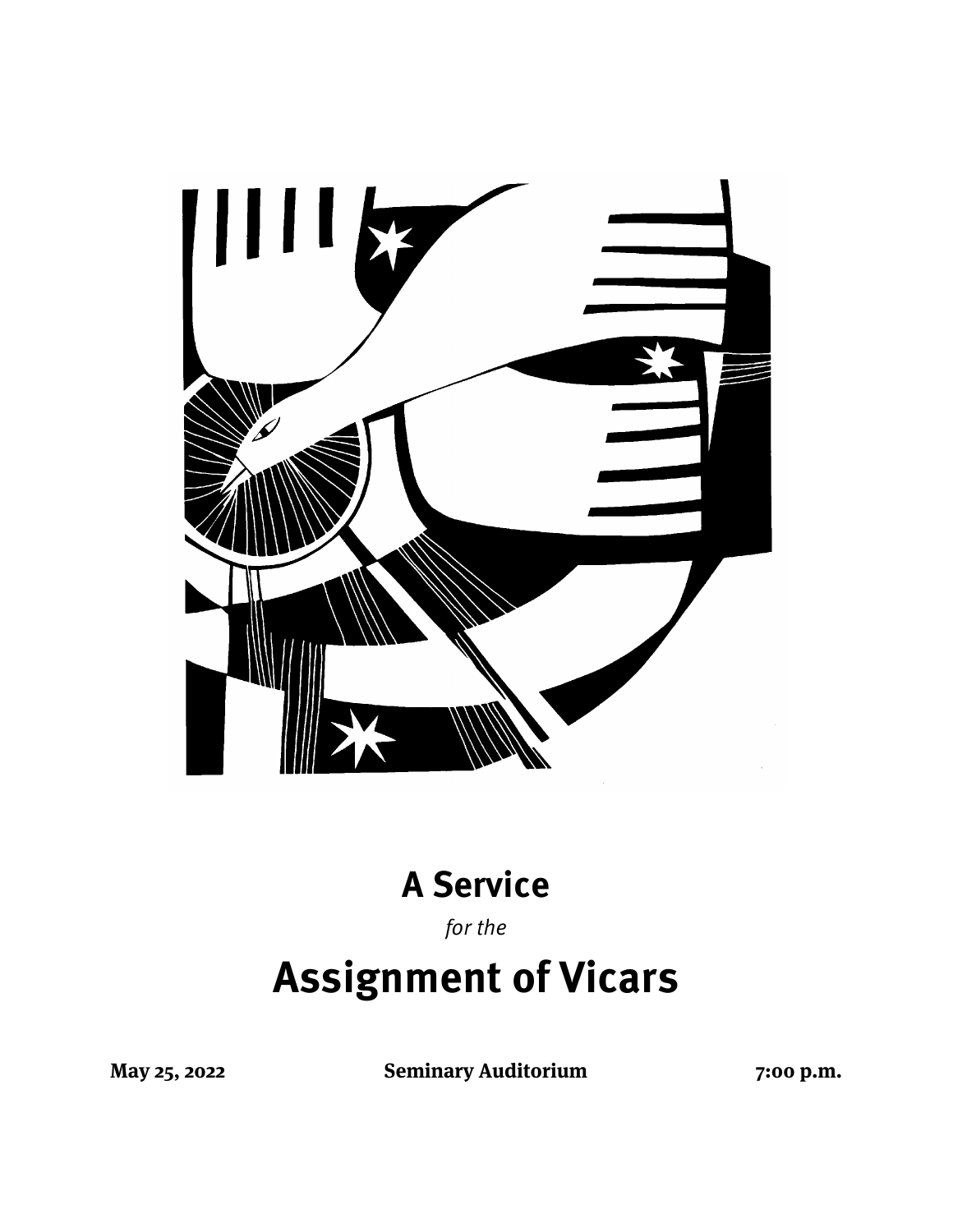### **INVOCATION**

In the name of the Father, and of the Son  $+$ , and of the Holy Spirit.

#### **Amen.**

- 1. Now all the vault of heav'n resounds in praise of love that still abounds: "Christ has triumphed! He is living!" Sing, choirs of angels, loud and clear! Repeat their song of glory here: "Christ has triumphed! He is living!" Alleluia, alleluia, alleluia!
- 3. O fill us, Lord, with dauntless love; set heart and will on things above that we conquer thro' your triumph. Grant grace sufficient for life's day that by our lives we truly say: "Christ has triumphed! He is living!" Alleluia, alleluia, alleluia!

### **HYMN Now All the Vault of Heav'n Resounds**

Christian Worship 471

- 2. Eternal is the gift he brings, therefore our heart with rapture sings: "Christ has triumphed! He is living!" Now still he comes to give us life and by his presence stills all strife. "Christ has triumphed! He is living!" Alleluia, alleluia, alleluia!
- 4. Adoring praises now we bring and with the heav'nly blessèd sing: "Christ has triumphed! Alleluia!" Be to the Father and our Lord, to Spirit blest, most holy God, all the glory, never ending! Alleluia, alleluia, alleluia!

### **DEVOTION 1 Corinthians 15:58**

Prof. Steven J. Pagels

**"Stand Firm!"**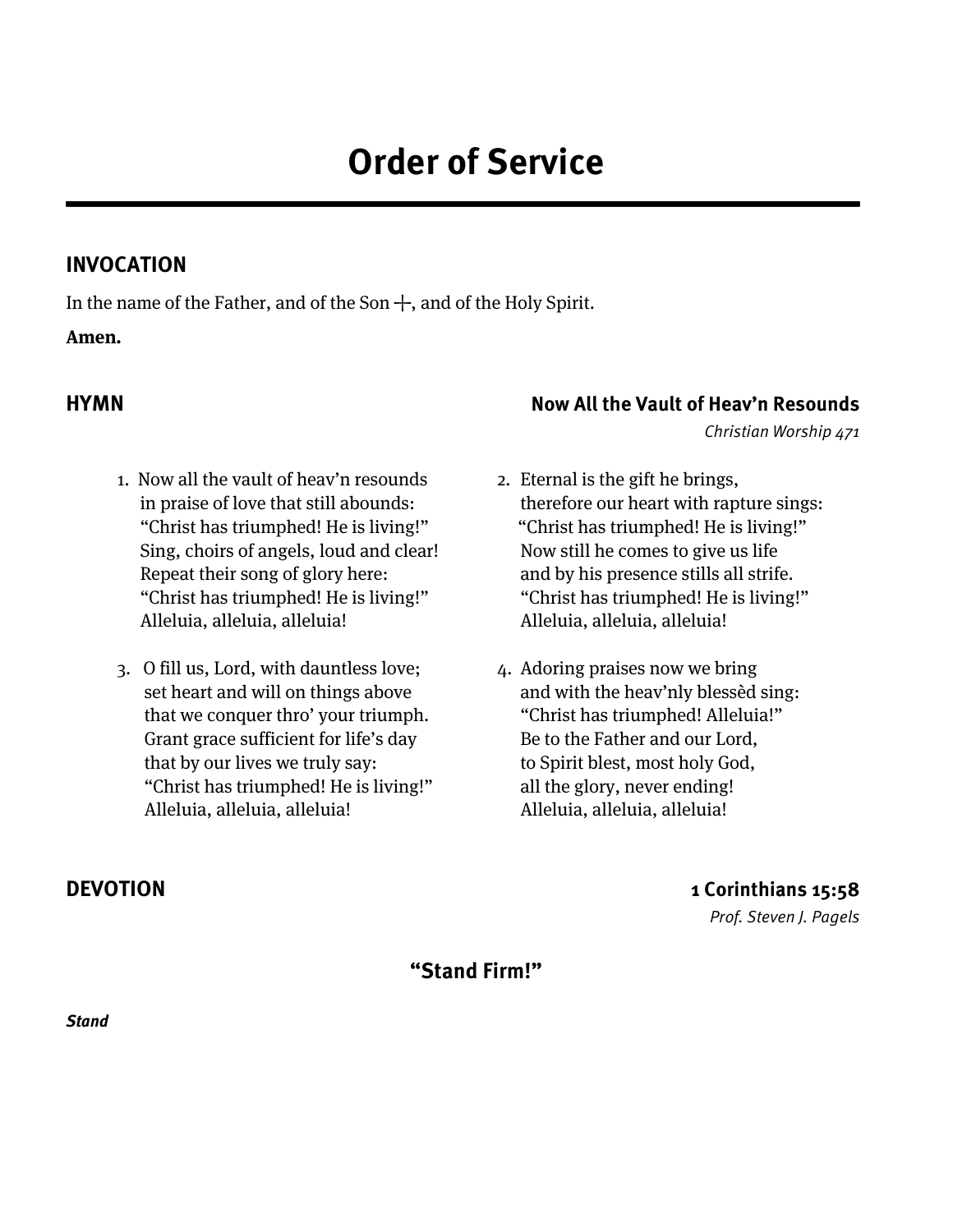#### **PRAYER**

Eternal God and Father, your Son, our Lord Jesus Christ, appointed some to be prophets, some to be apostles, some to be evangelists, and some to be pastors and teachers. Pour out your Spirit on these men who desire to become pastors and present themselves today for assignment as vicars. Give them wisdom to be diligent students of your Word, zeal to serve all your people, and joy as they faithfully learn from their pastoral teachers. Keep them in your care and guide them as they complete the journey that leads to the ministry. We pray through Jesus Christ, our Lord.

#### **Amen.**

#### **BLESSING**

The Lord bless you and keep you. The Lord make his face shine on you and be gracious to you. The Lord look on you with favor and give you peace.

#### **Amen.**

#### **Be seated**

#### **HYMN I Hear the Savior Calling**

- 1. I hear the Savior calling! The gospel comes to me; my eyes, once closed in blindness, are opened now to see that I myself was helpless to live eternally, but, dying, Christ did save me, and now he calls for me!
- 3. I hear the Savior calling! He changes hearts for me; from door to door I witness to share my Savior's plea. Yet nothing can be added, no word on bended knee, beyond the simple gospel; my Savior calls for me!

### 2. I hear the Savior calling! He gives this charge to me: to serve the best I'm able, whate'er the call may be. Thus hand in hand with others who share the gospel key we spread the gospel tidings; my Savior calls for me!

Christian Worship 743

4. I hear the Savior calling! His call has urgency; each moment souls are dying, soon comes eternity. And so, my precious Savior, this is my humble plea: prepare me for my mission, for you are calling me!